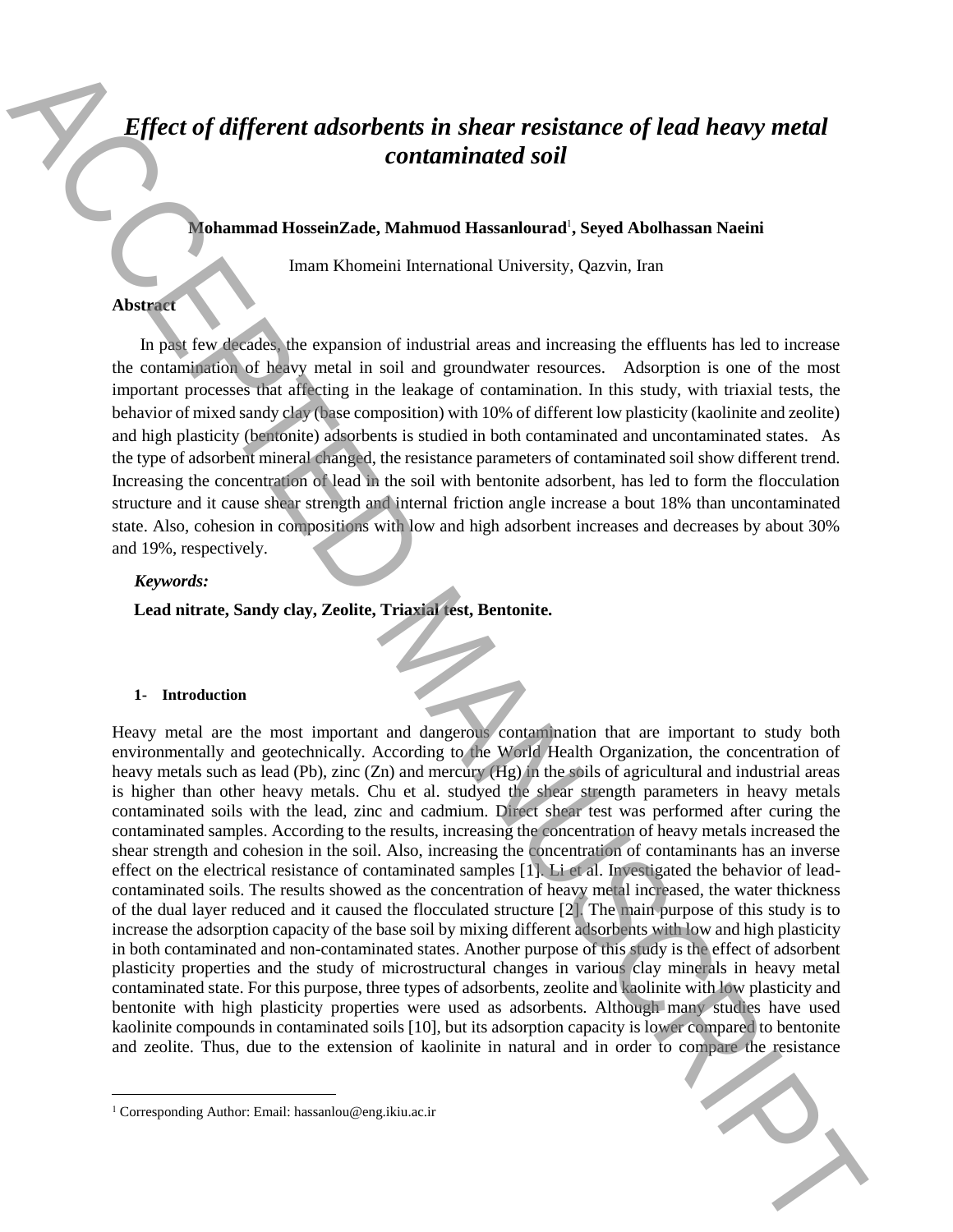parameters in both contaminated and uncontaminated states with bentonite composition, kaolinite has been used as an adsorbent.

# **2- Soil and the performed tests**

As mentioned in this study, combination of sand and 15% kaolinite was named base composition. Also, in order to improve the adsorption performance of heavy metals in the base composition, three types of adsorbents with low plasticity properties (zeolite and kaolinite) and high plasticity properties (bentonite) have been used. [3]. Zeolites contain large number of equilibrium cations in the group of alkaline and alkaline metals (Na<sup>+</sup>,K<sup>+</sup>, Mg<sup>+2</sup> and Ca<sup>+2</sup>) [4]. Another adsorbent that is studied in this research is bentonite, which is the van der Waals force is predominant bond between montmorillonite mineralogy in bentonite. In order to investigate the effect of different adsorbents, 10% of each adsorbent was added to the base soil composition. Different concentrations of lead nitrate (Pb  $(NO<sub>3</sub>)$ ) were added to the soil for preparation of heavy metal contaminated samples. Firstly, the lead nitrate was dissolved in distilled water and solutions with concentration of 10,000 and 20,000 ppm were prepared. Then, test samples were constructed in 95% maximum density. The characteristics of kaolinite , bentonite and zeolite , which were prepared from the Iran China clay , Iran Barite and Negin powder of semnan respectively, are presented in Table 1.

| Table 1: Physical properties of the used clay minerals |           |           |         |
|--------------------------------------------------------|-----------|-----------|---------|
|                                                        | Kaolinite | Bentonite | Zeolite |
| Gs                                                     | 2.59      | 2.6       | 2.58    |
| $LL$ $(\%$                                             | 43.8      | 135.5     | 40.9    |
| PL(%)                                                  | 32        | 51.9      | 29.8    |
| PI(%)                                                  | 11.8      | 83.6      | 11.1    |
| <b>USCS</b>                                            |           | CН        | CL.     |
|                                                        |           |           |         |

# **3- Results and discussion**

Figure 1 shows the ultimate strength changes for the base soil composition with 10% of bentonite and zeolite adsorbents in various confining pressure. In uncontaminated state, the results show in all different confining pressure, by changing the type of adsorbent from zeolite to bentonite, the final strength decreases by about 68%. As the concentration of lead nitrate increases, the ultimate shear strength for the base composition with zeolite decreased while in the case of base composition with bentonite shear strength increased. The results indicated in the base soil composition with 10% adsorbent which contaminated with 10000 ppm lead nitrate, by changing adsorbent mineral From zeolite to bentonite, the difference between the final strengths is reduced to about 40%. Also, in the contaminated state with a concentration of 20000 ppm, the final strength in the composition of the base soil with 10% bentonite is reduced by about 17% compared to the composition of the base soil with 10% zeolite in various confining pressure. The main reasons for changing the behavior of contaminated base composition with bentonite and zeolite is the structural differences .Reducing the thickness of this layer causes the flocculated structure in bentonite while in zeolite the structure became dispersed. The measure is both content<br>that detection that the content metals and excess of the breaches composition. Notice<br>the measure of the measure of the metals and the metals of the metals and the composition. Also, the metals

# **4- Conclusion**

1- Adding zeolite to the base soil, in addition to increasing the cation exchange capacity, increases the resistance parameters to the base soil in both contaminated and non-contaminated states.

2-Although the results showed that by changing the type of adsorbent mineral from zeolite to bentonite, the shear strength in non-contaminated state decreases, nevertheless, with increasing the concentration of lead nitrate in base composition with bentonite, the shear strength increases while with zeolite the reduction